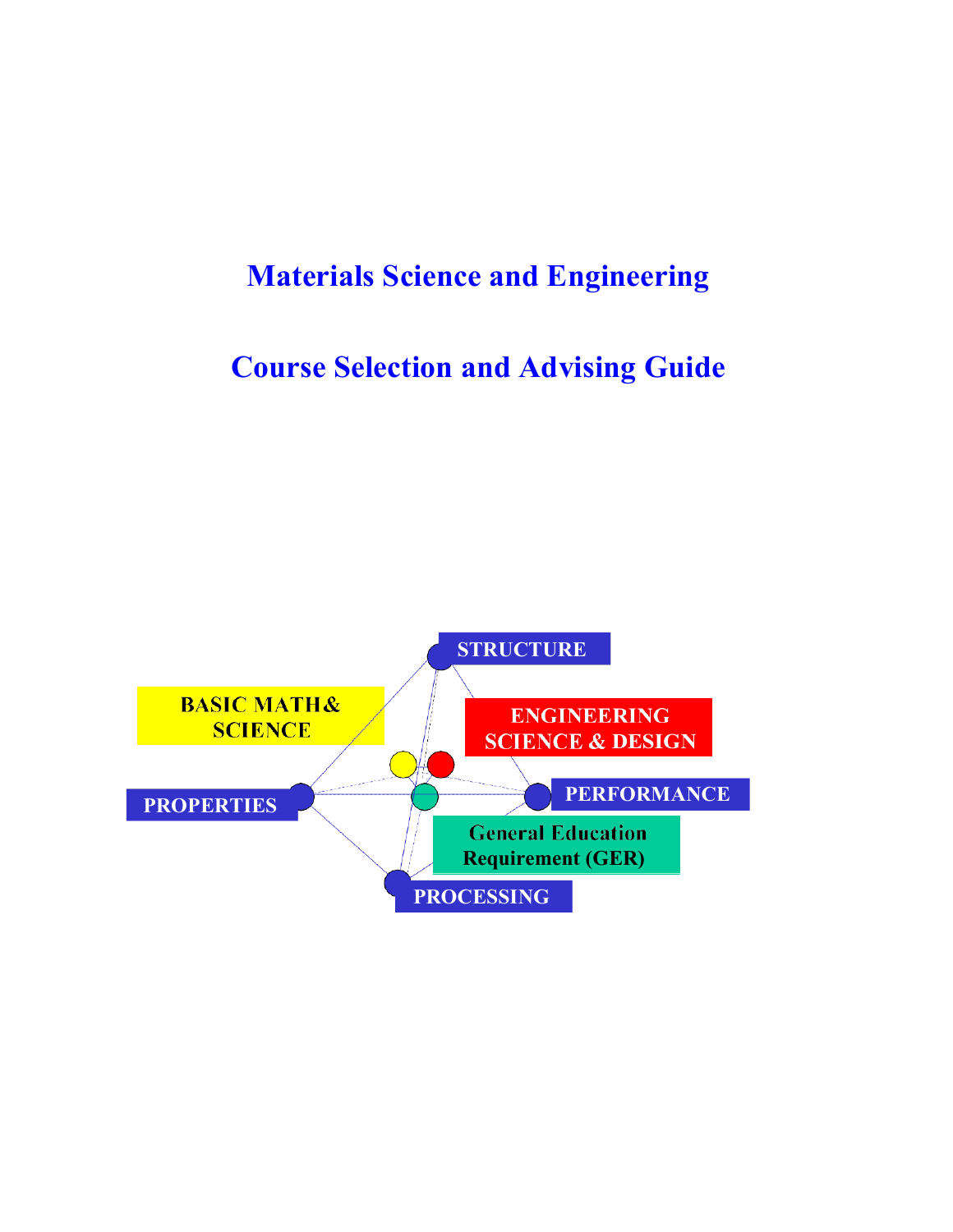The Materials Science and Engineering faculty and staff welcome you as a major in the undergraduate field of study leading to the professional degree Bachelor of Science in Engineering (BSE) with a major in Materials Science and Engineering (MSE). You have selected a challenging and rewarding career path. The MSE curriculum is designed to prepare you to successfully enter the profession and to continue to advance through lifelong learning.

### **MSE Program Educational Objectives and Student Outcomes**

The educational objectives of the undergraduate curriculum are listed in Exhibit 1.

The educational outcomes of the BSE-MSE undergraduate curriculum are listed in Exhibit 2. The BSE-MSE curriculum is listed at

#### https://mse.engr.uconn.edu/curriculum-and-course-guide

and a flow chart illustrating the course sequence, prerequisites, and co-requisites is listed at

http://www.mse.engr.uconn.edu/wp-content/uploads/2012/08/MSE-Undergraduate-Curriculum-Flow-Chart.pdf

Each of the required and elective courses contributes to specific educational outcomes, which are listed in the course syllabi that are distributed at the beginning of each course. The course outcomes have been designed to provide you, over the four-year curriculum, with an education that will meet the overall objectives of the MSE Program, which are inclusive of the educational outcomes specified in the criteria of the Engineering Accreditation Commission of the Accreditation Board for Engineering and Technology (EAC-ABET). So that you follow a curriculum that will allow you to meet all educational objectives and student outcomes, substitution for required courses in the MSE curriculum must be considered for approval by your faculty advisor.

#### **Advising**

When you declare Materials Science and Engineering as your academic major, you are assigned an academic advisor from the School of Engineering for your freshman and sophomore years. For your junior and senior years, you will be assigned an MSE faculty advisor. Your MSE faculty advisor will guide your progress through your junior and senior years toward satisfying the requirements for a Bachelor of Science in Engineering degree. By School of Engineering policy, you are expected to schedule an advising appointment with your advisors at least once each semester. You are encouraged to consult with your advisors more frequently as you have questions and concerns involving your academic progress and your plans for a professional career in Materials Science and Engineering. Your advisor, and other MSE faculty members with whom you develop close working relations, will endeavor to provide thoughtful and responsibly considered guidance. Keep in mind each student is responsible for knowing and satisfying University requirements and policies. The University of Connecticut Undergraduate Bulletin contains the officially approved University requirements and policies (https://catalog.uconn.edu/#).

Advising Appointment: During the enrollment period each semester, you should schedule an appointment with your School of Engineering or faculty advisor. Every week during the semester, the School of Engineering advisors offer open walk-in hours, and one-on-one appointments, scheduled online through Nexus (http://nexus.uconn.edu) for freshman and sophomore students. For juniors and seniors, generally your faculty advisor will announce a day each semester that is set aside for advising appointments. The MSE faculty advisors' e-mail addresses and telephone extensions are listed in the campus telephone directory and on the MSE Program website:

#### https://mse.engr.uconn.edu/faculty

It is recommended that you make a preliminary selection of courses for the next semester before meeting with your faculty advisor.

By School of Engineering policy, you must contact your faculty advisor each semester to request "your enrollment bar be lifted" before you can enroll with PeopleSoft in courses for the next semester. The purpose of the policy is to ensure each student takes advantage of the opportunity for one-on-one faculty advising. Beyond the two advisor appointments per year for enrollment, you are invited to schedule an appointment with your faculty advisor whenever you have an academic or personal concern. Again, it is recommended you schedule an appointment with your advisor by e-mail, especially as faculty members have duties that frequently take them out of their offices and off-campus. They may not be in their office or lab when you just walk by between classes.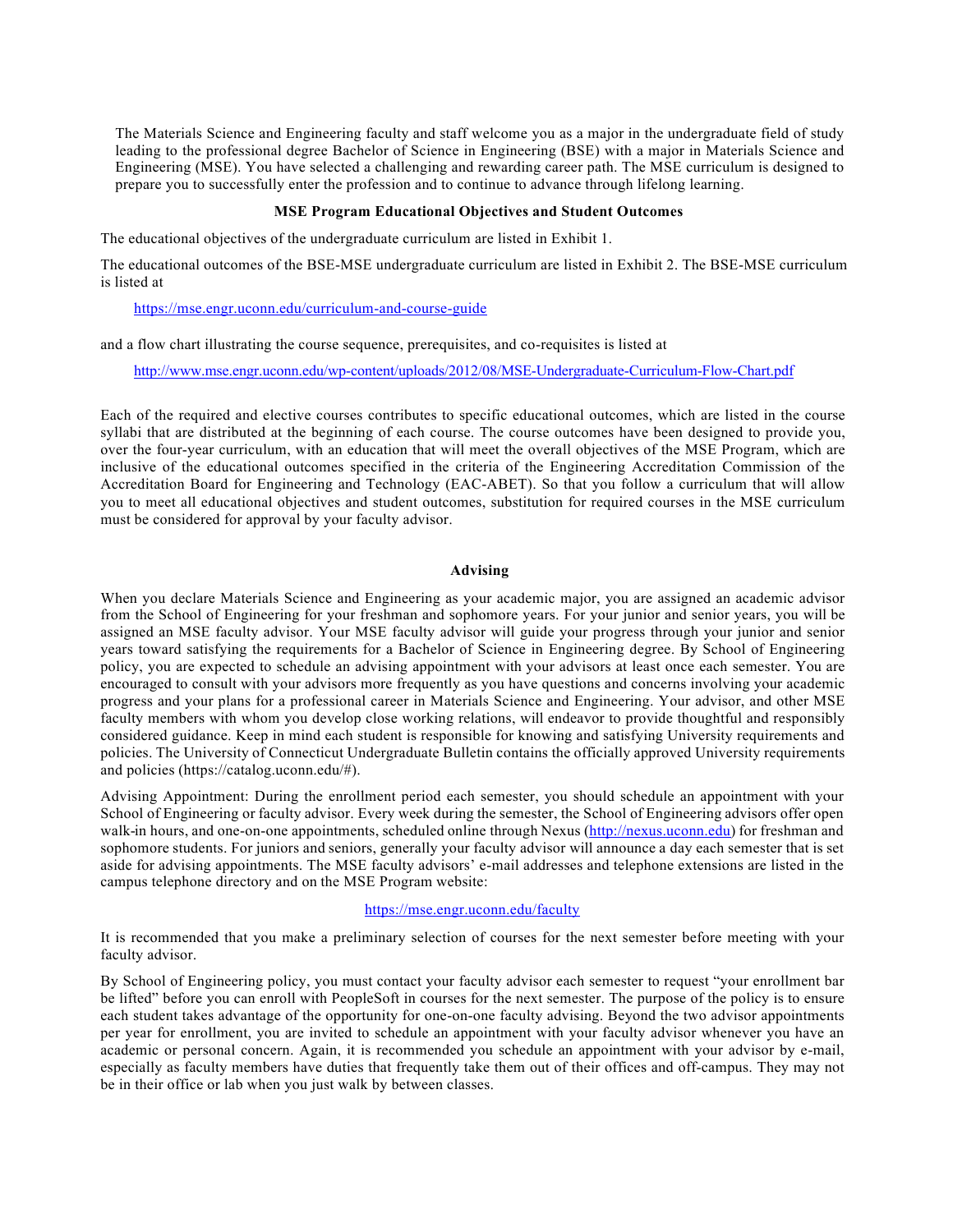During your study in the MSE program, you will develop working relations with several departmental faculty members. You are encouraged to consult on academic, career, and personal matters with faculty members with whom you have a working relation. Your official faculty advisor must approve your plan of study and approve substitutions for required courses.

Plan of Study: Students with junior standing (54 credits) must submit a preliminary plan of study. The final plan of study (POS) must be submitted as soon as possible after registering for your final semester of coursework. The latest a final POS can be submitted is by the end of the fourth week of the semester in which a student plans to graduate. Details about the POS can be found at

#### https://undergrad.engr.uconn.edu/advising/plan-of-study

The POS will be reviewed for approval by your faculty advisor, the MSE Undergraduate Program Director, the Engineering Undergraduate Program Office, and the Registrar's Office. The Registrar will compare the student's transcript to the approved plan of study before clearing a student for graduation.

Individualized MSE Curriculum Template: As a guide to completing the POS and for planning course selection for each enrollment period, we have prepared an Excel spreadsheet as an individual curriculum template. A copy can be obtained electronically on the Departments web site from the link MSE Course Selection Template at

## https://mse.engr.uconn.edu/curriculum-and-course-guide

It is recommended that the Excel spreadsheet be updated every semester to indicate courses you have completed and courses that you plan to take. Both the student and the faculty advisor should save an electronic copy of your individual curriculum template.

#### **Enrollment**

Enrollment in courses is guided by UConn's Peoplesoft software. Prior to each semester you will be assigned a Peoplesoft enrollment date. You can use Peoplesoft to enroll in courses starting with your enrollment date and after your advisor bar has been lifted. Your enrollment date will be earlier in the enrollment period as you progress from freshman to senior status. Thus, upper division students are provided a higher priority for enrolling in high demand course sections. To take full advantage of your enrollment priority, you should schedule an appointment with your faculty advisor to consider your course selection for the next semester and to have your advisor bar lifted before your Peoplesoft enrollment date. The link to Peoplesoft is

#### https://studentadmin.uconn.edu/

Before your enrollment date you can use PeopleSoft to add desired courses to a "shopping cart." You may continue to add or delete courses during the enrollment period and during the first few weeks of the semester. To avoid finding elective courses are closed to further enrollment, it is suggested you enroll in courses on or soon after your enrollment date.

Denied Enrollment: If enrollment in a course is denied because no seats are available, you may request a permission number from the course instructor. If enrollment in a course is denied because your transcript indicates prerequisite or corequisite requirements have not been satisfied, seek the advice of your faculty advisor. You may take some courses out of the normal sequence with the official permission of your faculty advisor and the course instructor.

If you cannot enroll in a required course in the MSE major for which you have satisfied the prerequisites, you should request a permission number from the course instructor or from Sarah Moore (sarah.e.moore@uconn.edu) in the MSE Main Office. We will reserve seats in required MSE core courses for MSE majors through the end of the normal enrollment period. You may need a permission number to enroll in a course for which the seats have been reserved for majors.

Credit Limits: The current undergraduate curriculum requires 129 course credits. Most students will elect to complete more than the minimum requirement. A typical engineering course load is 15 to 18 credits per semester. For a variety of reasons, many students choose to take 10 or more semesters to complete degree requirements. To be considered a full-time student, enrollment in a minimum of 12 credits per semester is required. Some financial aid packages are conditional on maintaining full-time student status. Alternatively, many students will choose to take a heavier load. Students may choose to complete multiple minors, double majors, or get an early start on graduate coursework. Consult your faculty advisor when you plan to enroll in 19 or more credits persemester.

Students often enroll in courses during the summer sessions or during the intersession between Fall and Spring semesters. Typically, basic mathematics and science, general education, and language courses are offered during the summer sessions. Few engineering courses are offered during the summer sessions. Students who plan to enroll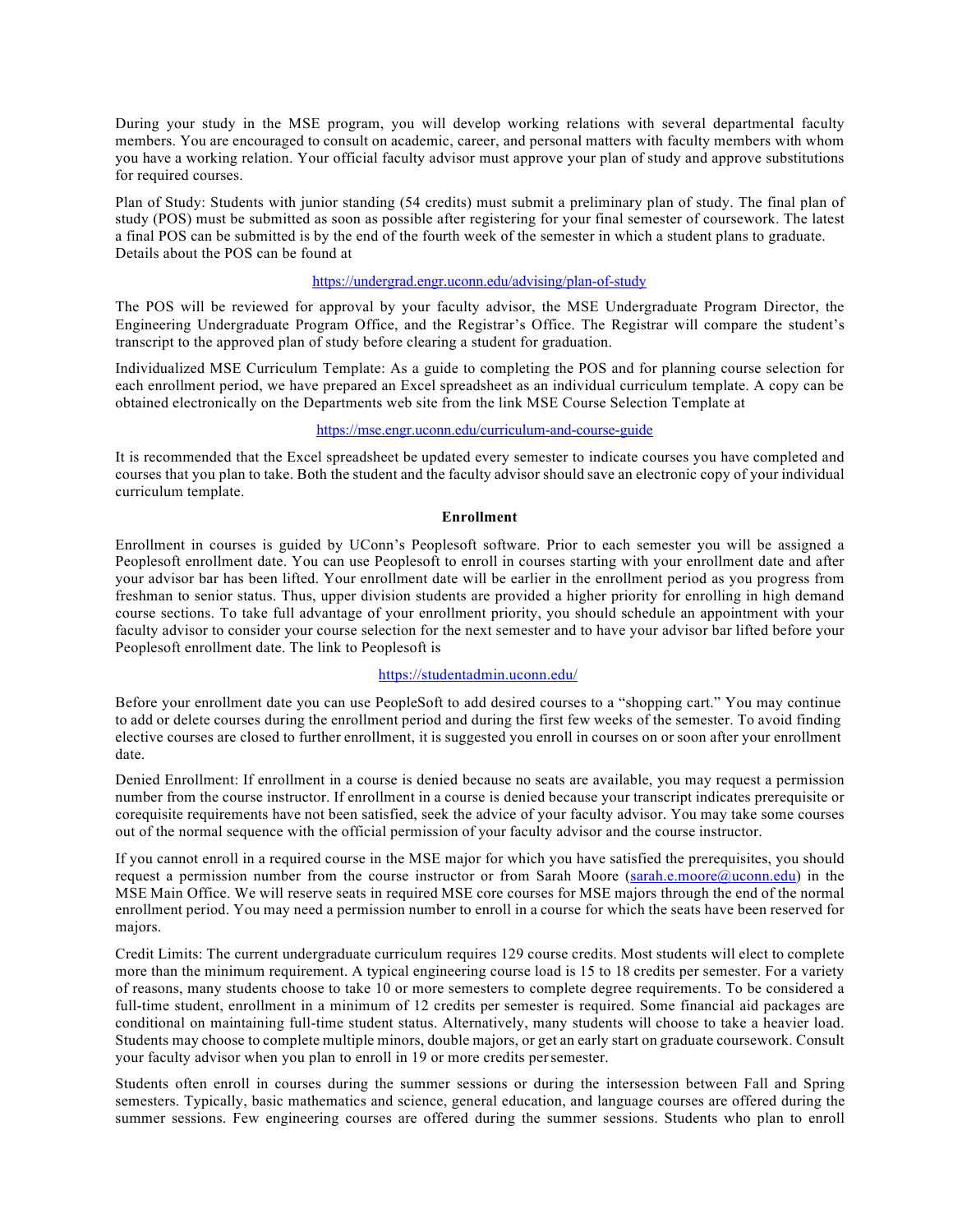during the summer sessions or intersession in courses offered at another college or university should check with their faculty advisor to determine if the course credits will be eligible for transfer credit toward University of Connecticut graduation requirements.

#### **Curriculum**

The current BSE curriculum for MSE majors is listed at

#### https://mse.engr.uconn.edu/curriculum-and-course-guide

The curriculum flow chart at

http://www.mse.engr.uconn.edu/wp-content/uploads/2012/08/MSE-Undergraduate-Curriculum-Flow-Chart.pdf

short course descriptions can be found on PeopleSoft and in the course catalog:

#### https://catalog.uconn.edu/#

General Education Requirement (GER): The General Education Requirement (GER) applies to all University undergraduates. The current grouping of courses that satisfy the GER are listed at

### https://catalog.uconn.edu/general-education/

Two courses are to be selected from each of four content areas. The courses selected in each content area must be from different departments. The required basic science and math courses in the BSE-MSE curriculum more than satisfy the GER content area 3 requirements. There is no need to elect a course from content area 3 in order to satisfy GER requirements. Of course you may elect courses listed in content area 3 that meet your individual interest, just as you may select more than two courses in any of the other three content areas.

All Engineering undergraduates are required to take either ENGL 1007 or 1010 or ENGL 1011 (or ENGR 2011 (honors course)). All Engineering undergraduates are required to take PHIL 1104, thus satisfying one of the GER requirements from content area 1. Several courses, designated by an asterisk in the GER course list, from content area 1 and content area 2 also satisfy the multicultural requirement in content area 4. Only one course may be used to satisfy the requirements for both content areas 1 or 2 and content area 4.

The GER courses also satisfy the EAC-ABET criterion for humanities and social science courses. A goal of professional engineering curricula is that engineers will be leaders and decision makers in our technological society. The engineering curriculum is designed to provide engineering graduates with the technical, ethical, and societal context to be effective decision makers in a global, technological economy. The University's writing competency (W) requirement is satisfied by enrolling in two required courses in the BSE-MSE curriculum: MSE 4901W and MSE 4902W MSE Capstone Design Project I and II. Faculty members mentor students on technical writing and technical presentation within the context of the discipline.

Electives: The MSE curriculum requires majors to select at least three courses (9 credits) of non-MSE engineering, science or math courses (2000 level or higher) at least one course to be basic science or mathematics in order to satisfy the Technical Elective requirement. MSE majors also select four MSE courses (15 credits) outside of the required MSE core courses to satisfy the Professional Elective requirement. Elective courses may be selected to satisfy a student's individual interests and career objectives. The student can take three credits of free elective from courses at any level in any discipline at student's discretion.

MSE majors may decide to satisfy the requirements for a minor in another discipline. Minors typically require 15 course credits. Technical elective courses may be used to satisfy, in part, the requirements of a minor. Typically, students will enroll in more than the minimum 129 course credits required for a MSE-BSE to complete a minor in one or more non-MSE disciplines. Currently offered minor programs are listed at

https://catalog.uconn.edu/minors/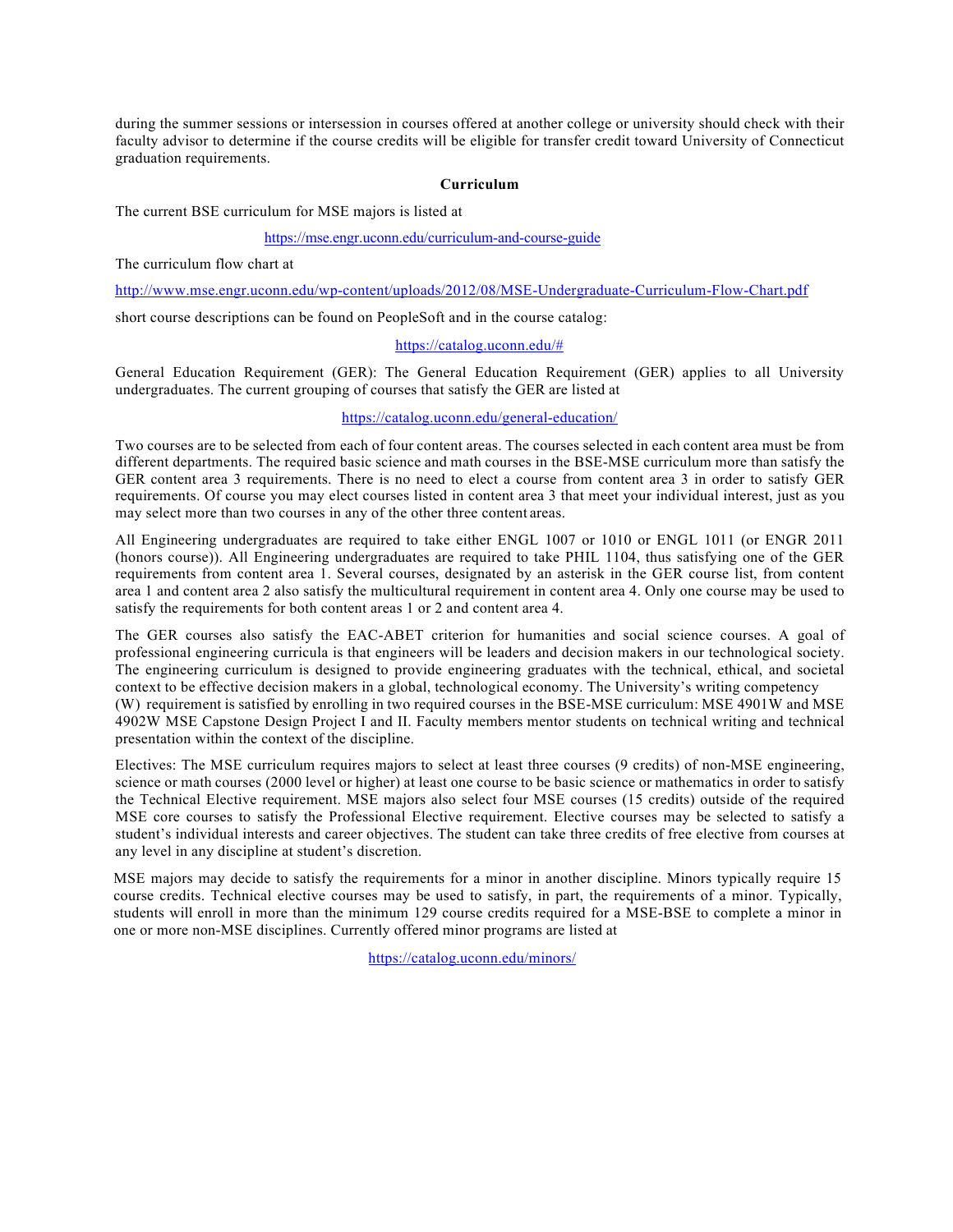Capstone Design Project: The MSE curriculum culminates in a two-semester, four-credit capstone engineering design project. Regional materials industries will propose a design challenge for which the solution is of long-term interest. The sponsoring company also will make available an industry advisor, technical context, and specialized materials and equipment. The MSE Program will assign a faculty advisor who will work with the industry advisor and one or more MSE seniors and/or juniors as a project team to define the problem; identify criteria and constraints; develop and iteratively analyze alternative solutions; and recommend, document, and specify an optimum solution. The MSE Program will solicit just enough industry projects to match the size of the senior class, and students will select projects from the list provided at the beginning of the Fall Semester. In case of very special circumstances, students may start the project in the Spring or Summer Semesters. The two-semester capstone design project also serves as the writing ("W") courses. Each student will submit in writing and orally present a project plan, progress reports, and a final report during the course of the project work.

#### **Student Associations**

Undergraduate students are encouraged to become members and to actively participate in the Material Advantage Society (http://materialadvantage.org/), which is affiliated with the international professional societies ASM, TMS, ACerS, and AIST. The Society officers will announce and invite you to attend organizational meetings. Alpha Sigma Mu is the international professional honor society for Materials Science and Engineering. Juniors, seniors, and graduate students who meet the scholarship and character requirements of Alpha Sigma Mu will be nominated for membership.

#### **Standards and Regulations**

The standards and regulations relevant to undergraduate students are documented in the University's Undergraduate Catalog (https://catalog.uconn.edu/#) Students are responsible for their own decisions and actions and in adhering to standards and regulations of the University. Faculty advisors are expected to provide advisees with responsible and considered information on which to make decisions.

## **Exhibit 1: BSE-MSE Program Educational Objectives**

- **Program Educational Objective 1:** *Within three to five years after graduation, in their professional careers and/or graduate programs, our alumni/ae will have progressed in responsible professional positions, pursued continual learning, and/or will have attained or will be successfully moving toward attaining post-graduate degrees.*
- **Program Educational Objective 2:** *Within three to five years after graduation, in their professional careers and/or graduate programs, our alumni/ae will have earned recognition for applying and continually expanding special, in-depth competencies in materials design, selection, processing, characterization, modeling and simulations.*
- **Program Educational Objective 3:** *Within three to five years after graduation, in their professional careers and/or graduate programs, our alumni/ae will have earned recognition for applying and continually expanding professional skills of critical and cooperative thinking, communication, leadership, teamwork, including in multidisciplinary settings, innovation, and project management.*
- **Program Educational Objective 4:** *Within three to five years after graduation, in their professional careers and/or graduate programs, our alumni/ae will have become engaged with and will be contributing to professional societies. Our alums will also begin to identify and promote opportunities for collaboration with the MSE department, faculty, students, and other alumni/ae.*